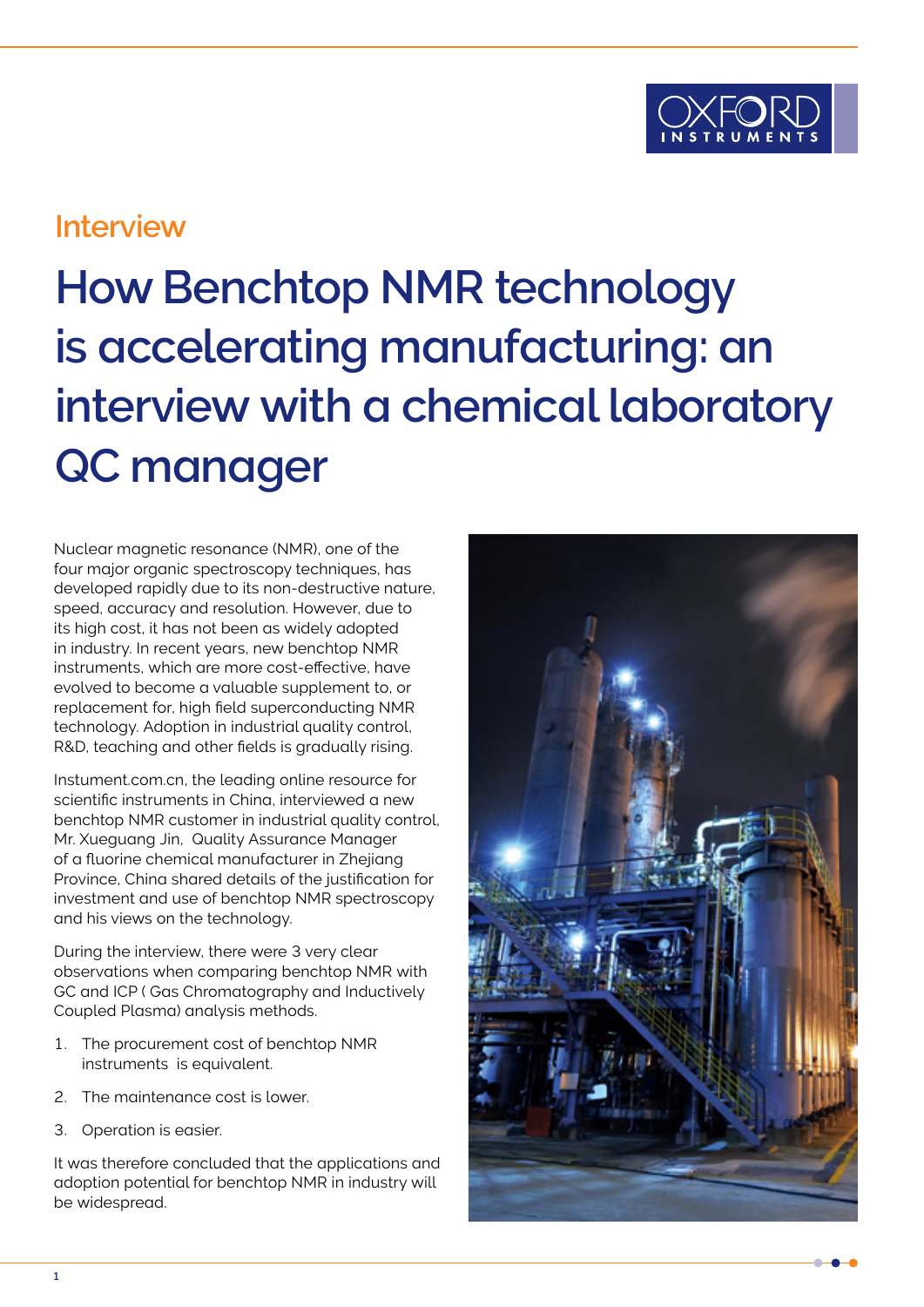#### **Here are the details of the discussions:**

#### **Instrument.com.cn:** Could you please share the reasons why your company decided to purchase a benchtop NMR?

**Xueguang Jin:** Our company is a joint venture with the parent company in Japan. This year, our company set up a new production project. In the chemical manufacturing process, we need to monitor the process products to ensure the final product quality. For process quality control, we selected benchtop NMR which was recommended by our Japanese parent company. Because benchtop NMR is much simpler, and faster for us, it meets our requirements for production line quality control.

The production team are always focused on the accuracy, stability, and rapid detection performance of any equipment we buy. Based on these indicators, and after comprehensive comparison, we selected the X-Pulse benchtop NMR system from Oxford Instruments.

The installation was completed in July 2020. The final test data was consistent with the standards used by our Japanese headquarters. These are also, required to meet the quality control standards of our company's new production plant in Zhejiang Province.

#### **Instrument.com.cn:** How has the X-Pulse NMR performed after installation?

**Xueguang Jin:** Since the installation of X-Pulse in July, it has been used almost every weekday. In the future, it may be used more frequently in threeshifts with 24-hour uninterrupted operation. Our use frequency is consistently high.

As a production-oriented enterprise, we use X-Pulse to analyze the components of intermediate chemical products in the manufacturing process. We determine the content of intermediate chemicals from their structure to achieve real-time monitoring of final product quality. The production line needs to be tested at very specific time intervals, with every batch being tested,



Two fluorine NMR spectra of a typical battery electrolyte showing the ease of which contaminants can be identified. Data from Oxford Instruments.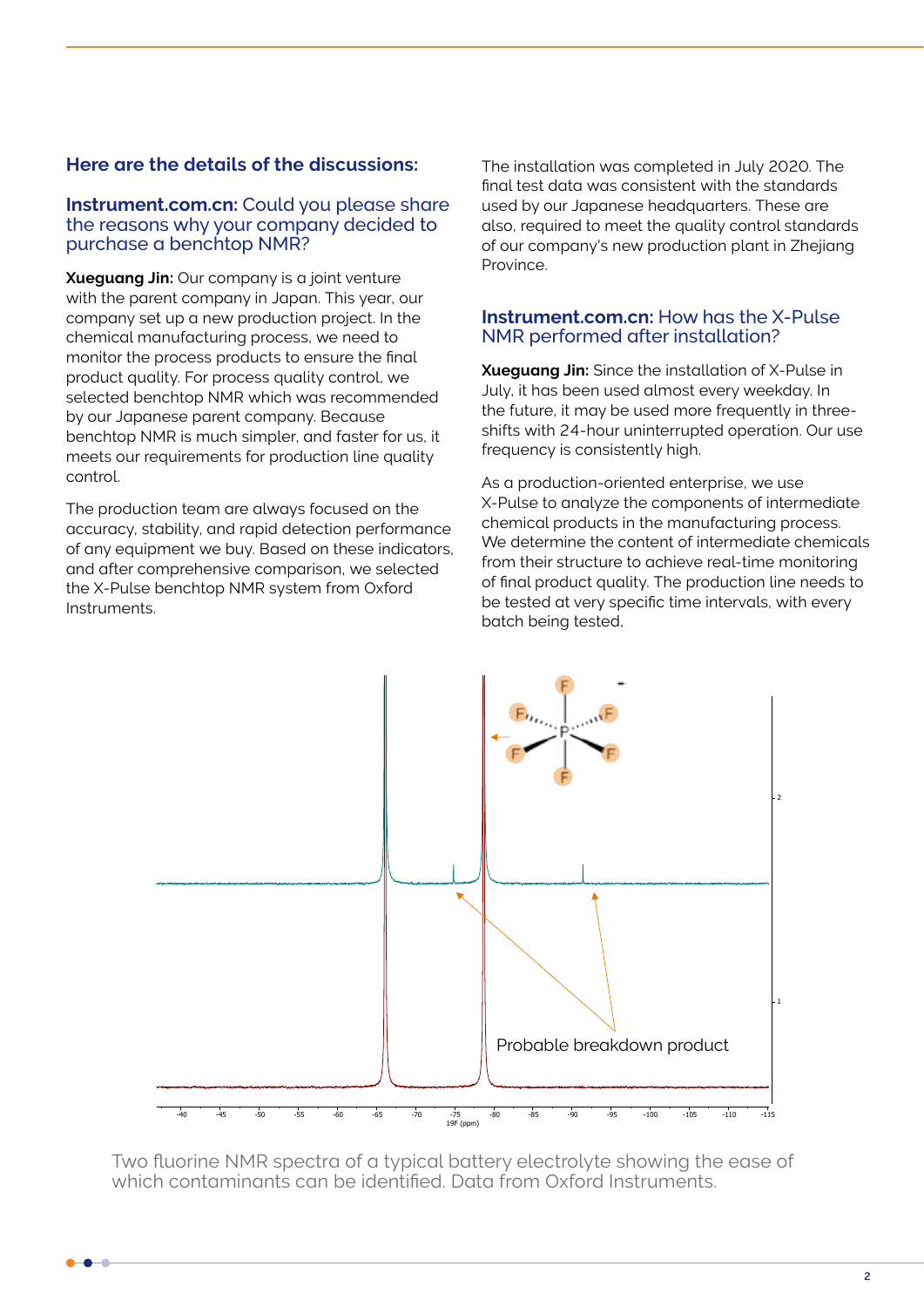#### **Instrument.com.cn:** How convenient is it to use X-Pulse?

**Xueguang Jin:** The X-Pulse is very simple to use. In our new production project, there are so many samples in the production process. It is difficult to accurately determine the content of a certain structural substance in the process step. The benchtop NMR technology recommended by the Japanese headquarters is adopted to make this testing easier and faster.

Now using X-Pulse, we can start to test without sample pretreatment. We add the sample into the NMR tube with a dropper, then move it into the instrument, click scan, and the result is obtained in about 5-10 minutes.

The maintenance of X-Pulse is very minimal basically no maintenance cost. Having the device boot like a fast computer is also very convenient. Since the installation in July, it has run almost constantly, and its operation is very stable.

#### **Instrument.com.cn:** What's your opinion on benchtop NMR?

**Xueguang Jin:** When we talk about benchtop NMR technology, we can't help comparing it with high field NMR technology.

As industrial users, we focus on the key ownership indicators of instruments. In addition to the acceptable cost, we also need to consider the accuracy, stability and rapid detection of the equipment. Based on these indicators, the advantage of benchtop is very clear.

Firstly, the cost price of up to \$1,500,000 prevents most industrial companies from investing in high field NMR. Secondly, the annual operating cost for us of high field NMR is at least \$30,000 which is not a small expense for industrial users, especially for small and medium-sized production enterprises. The emergence of complementary low cost benchtop technology without ongoing operating and maintenance costs enables us to financially justify investing.

Taking X-Pulse as an example, it not only meet our needs for fast testing, accuracy, stability, and other performance indicators, but also enables our enterprise users to save substantial costs. Besides some electricity charges, there is basically no operating cost. In addition, X-Pulse has no cooling equipment and other peripherals, and it does not have special requirements for the installation environment. Just like a computer, it can be installed in a conventional laboratory. There is no need to select floors or set shielding magnetic fields. These factors make it very friendly to industrial users!

Besides chemicals and mixtures, polymers, agricultural products, pharmaceuticals, benchtop NMR spectroscopy can also be used in the automotive field. For example, our company headquarters has applied NMR from Oxford Instruments to the online analysis of the current carrying battery electrolytes used in electric vehicles.

Compared with ICP, GC and other instruments that are more popular in the laboratory, the operation of benchtop NMR with similar cost is simpler, and the applications are also more extensive. We believe that the industrial adoption of benchtop NMR will be accelerate quickly to become a standard technique for both R&D and quality control.